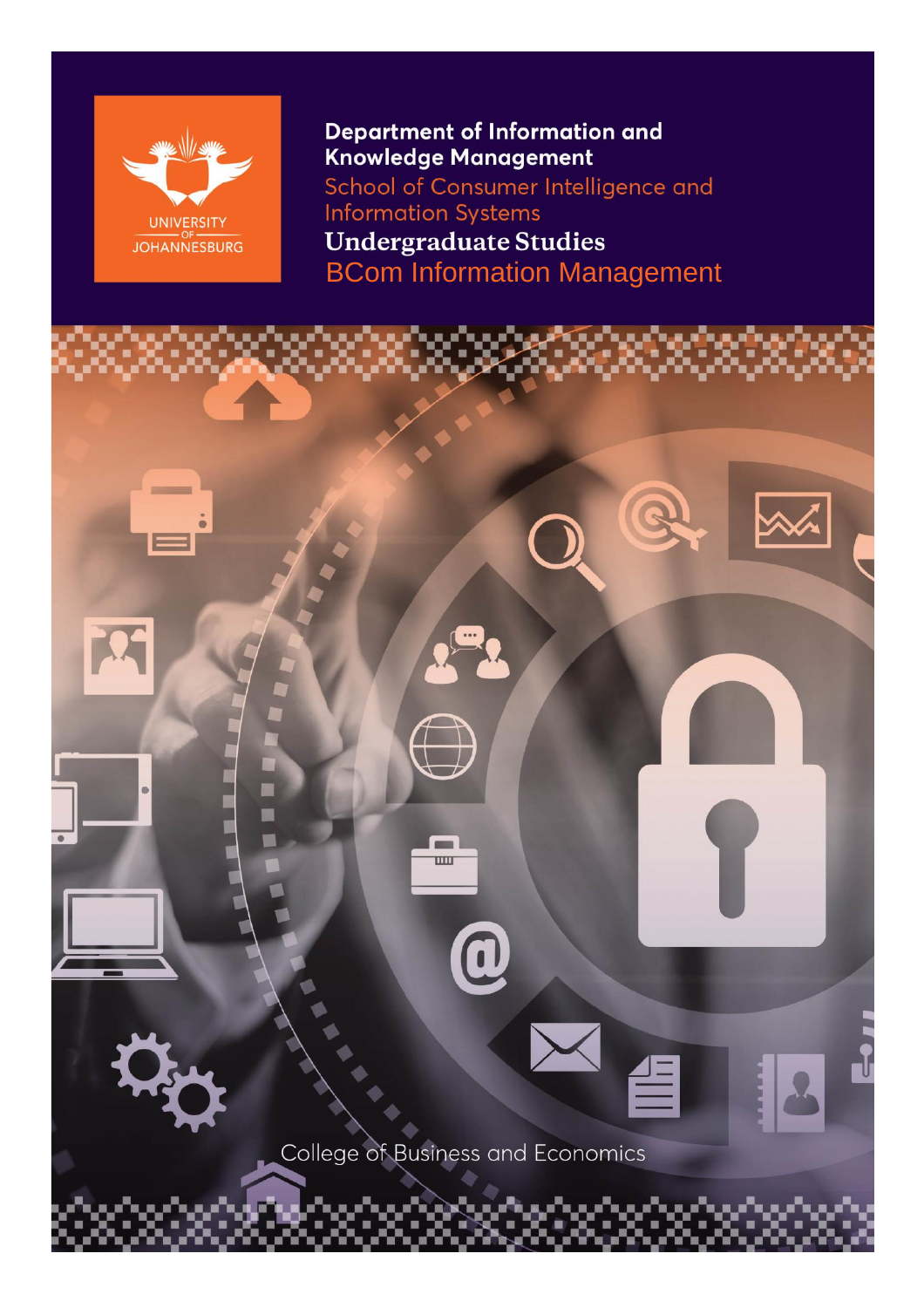# BCOM INFORMATION MANAGEMENT

## **1. GENERAL**

Thank you for your interest in the BCom Information Management degree at the University of Johannesburg. This document will provide a detailed overview of the programme.

## **2. ENTRANCE REQUIREMENTS**

Admission requirements: APS: 26 with Mathematics or 28 with Mathematical Literacy

Period of study: 3 years full time (no part-time option)

Application deadline: 30 September every year

## **3. ABOUT THIS QUALIFICATION**

The purpose of this qualification is to provide qualifying students with: intellectual competencies and practical skills in the acquisition, analysis, interpretation and application of basic and advanced information management principles in the different functional units of the business organization; the ability to reflect on their managerial decisions and applications and to assess the effect thereof in the holistic context of information and knowledge management as a practice; and knowledge in preparation for a career in the information and knowledge management field, as well as to provide a basis for further learning.

Further studies: Upon completion of this qualification a student may apply for the BCom Hons (Information Management). The minimum admission requirements for the Honours programme is a 65% in the Information and Knowledge Management majors in the third year.

## **CURRICULUM**

### **FIRST YEAR**

| <b>FIRST SEMESTER</b>                                       |
|-------------------------------------------------------------|
| <b>MODULES</b>                                              |
| <b>BUSINESS MANAGEMENT 1A</b>                               |
| INFORMATION MANAGEMENT 1A (PERSONAL INFORMATION MANAGEMENT) |
| <b>INFORMATION PORTALS</b>                                  |
| <b>TWO OF THE FOLLOWING</b>                                 |
| <b>ACCOUNTING A</b>                                         |
| ECONOMICS 1A                                                |
| PUBLIC MANAGEMENT AND GOVERNANCE 1A                         |
| POLITICS 1A                                                 |
|                                                             |

### **SECOND SEMESTER**

**MODULES** BUSINESS MANAGEMENT 1B INFORMATION MANAGEMENT 1B (PERSONAL INFORMATION MANAGEMENT) SEARCH ENGINE OPTIMISATION **TWO OF THE FOLLOWING**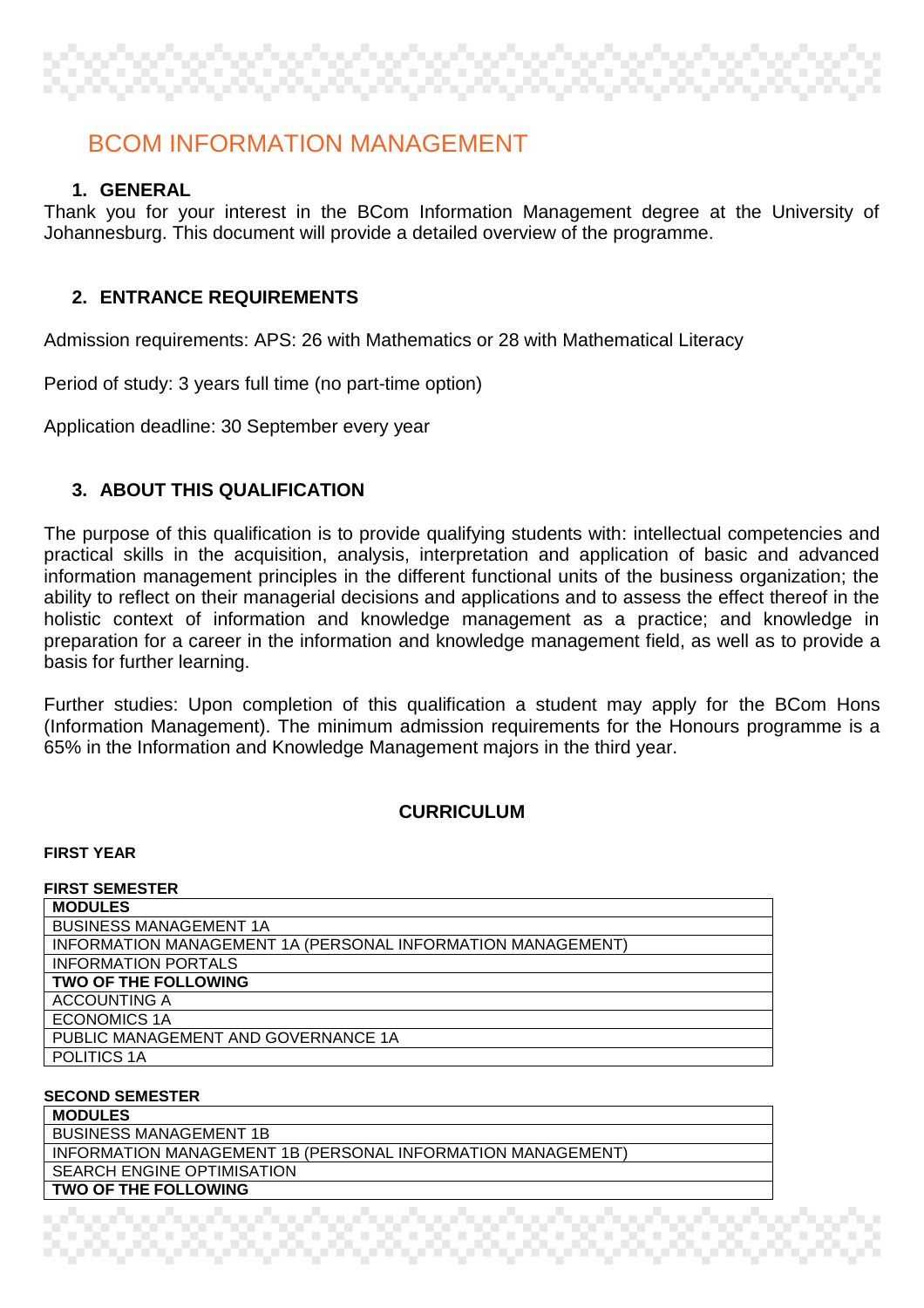## ACCOUNTING B ECONOMICS 1B PUBLIC MANAGEMENT AND GOVERNANCE 1B POLITICS 1B

#### **SECOND YEAR**

#### **FIRST SEMESTER**

| BUSINESS MANAGEMENT 2A / BUSINESS STUDIES 2A     |
|--------------------------------------------------|
| INFORMATION MANAGEMENT 2A (KNOWLEDGE MANAGEMENT) |
| SOCIAL MEDIA MANAGEMENT                          |
| ONE OF THE FOLLOWING                             |
| MARKETING MANAGEMENT 1A                          |
| <b>LOGISTICS MANAGEMENT 2A</b>                   |
| PUBLIC MANAGEMENT AND GOVERNANCE 2A              |
|                                                  |

#### **SECOND SEMESTER**

| <b>MODULES</b>                                      |
|-----------------------------------------------------|
| <b>BUSINESS MANAGEMENT 2B / BUSINESS STUDIES 2B</b> |
| INFORMATION MANAGEMENT 2B (KNOWLEDGE MANAGEMENT)    |
| KNOWLEDGE ECONOMY                                   |
| ONE OF THE FOLLOWING                                |
| <b>MARKETING MANAGEMENT 1B</b>                      |
| <b>LOGISTICS MANAGEMENT 2B</b>                      |
| PUBLIC MANAGEMENT AND GOVERNANCE 2B                 |
|                                                     |

#### **THIRD YEAR**

#### **FIRST SEMESTER**

**MODULES**

BUSINESS MANAGEMENT 3A / BUSINESS STUDIES 3A INFORMATION MANAGEMENT 3A (COMPETITIVE INTELLIGENCE) KNOWLEDGE MENTORING

#### **SECOND SEMESTER**

| <b>MODULES</b>                                       |
|------------------------------------------------------|
| BUSINESS MANAGEMENT 3B / BUSINESS STUDIES 3B         |
| INFORMATION MANAGEMENT 3B (COMPETITIVE INTELLIGENCE) |
| KNOWLEDGE AT RISK                                    |

#### **Career opportunities:**

- Information Manager
- Knowledge Manager
- Records Manager
- Business Intelligence Analyst
- Web Content Manger
- Information Broker
- Competitive Intelligence Analyst

For more information contact the Programme co-ordinator: Mr C Niemand 011 559-2190 email: corn@uj.ac.za